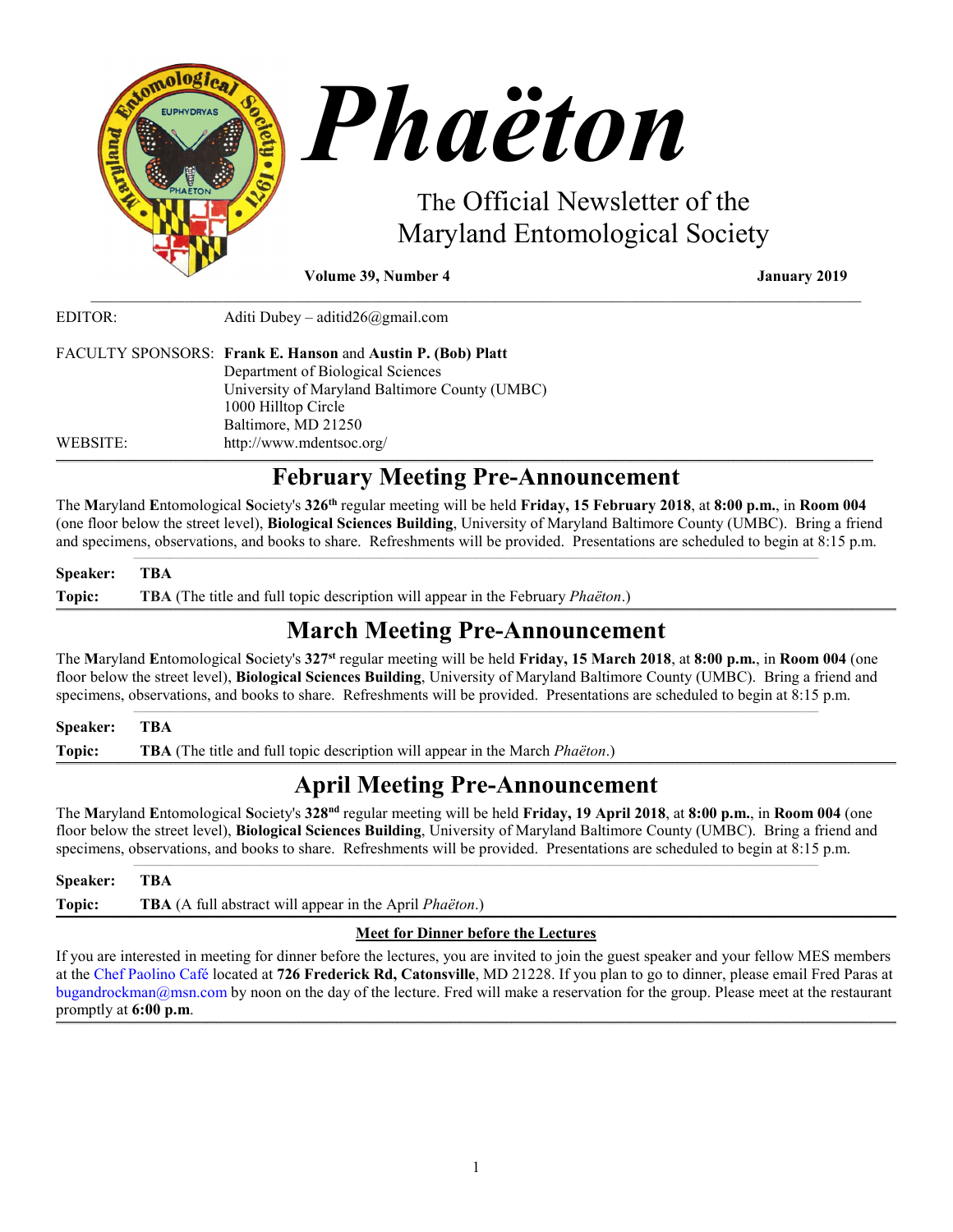#### **\_\_\_\_\_\_\_\_\_\_\_\_\_\_\_\_\_\_\_\_\_\_\_\_\_\_\_\_\_\_\_\_\_\_\_\_\_\_\_\_\_\_\_\_\_\_\_\_\_\_\_\_\_\_\_\_\_\_\_\_\_\_\_\_\_\_\_\_\_\_\_\_\_\_\_\_\_\_\_\_\_\_\_\_\_\_\_\_\_\_\_\_\_\_\_\_\_\_\_\_\_\_\_\_\_\_\_\_\_\_\_\_\_\_\_\_\_\_\_\_\_\_\_\_\_\_\_\_\_\_\_\_\_\_\_\_\_\_\_\_\_\_\_\_\_\_\_\_\_\_\_\_\_\_\_\_\_\_\_\_\_\_\_\_\_\_\_\_ HONORING MEMBER DONORS**

MES wishes to honor the following members who made charitable donations along with their recent membership renewals. These donations help with the printing and mailing of *The Maryland Entomologist*.

> Benjamin L. Apt Frank G. Guarnieri William O. Lamp Austin P. Platt Mark C. Taylor James H. Trosper James D. & Amy S. Young Joseph D. Zeligs

#### **\*\*\*DON'T FORGET TO RENEW\*\*\* \*\*\*IT'S MEMBERSHIP RENEWAL TIME\*\*\* OCT 2018 – SEP 2019 MEMBERSHIP YEAR**

Membership renewal forms were inserted in the front of the September 2018 issue of *The Maryland Entomologist*. If the date on your address label reads 2018, it is time for you to renew for the "October 2018 – September 2019" membership year. Please check that your contact information is correct and return the form along with your check (made out to Maryland Entomological Society) to: **Edgar A. Cohen, Jr.** (MES Treasurer), 5454 Marsh Hawk Way, Columbia, MD 21045

#### **MINUTES OF THE 325TH MEETING OF THE MARYLAND ENTOMOLOGICAL SOCIETY**

The meeting commenced at 8:25 PM on November 18, 2018 with a welcome by President Fred Paraskevoudakis, who was also the speaker for this meeting. In attendance were 11 members and 5 guests. Ed Cohen, the MES treasurer was unable to attend and transmitted the balance of \$4,466.64 to Vice-President Phil Kean, who reported it to the attendees. There was no other business discussion. The abstract of the lecture given by President Fred Paras, titled 'Savannahs and Mountain Jungles: A naturalist's travels through Tanzania' appeared in the November 2018 issue of the *Phaëton.* A summary of the talk follows.

#### **18 NOVEMBER 2018 MES LECTURE**

**Speaker: Fred Paraskevoudakis, President - Maryland Entomological Society and Professor - Natural and Physical Sciences Department, Vice-President Faculty Senate, Baltimore City Community College (BCCC), Baltimore, MD**

#### **Title: Savannahs and Mountain Jungles: A naturalist's travels through Tanzania**

President Paras toured a large portion of Tanzania, viewed a variety of habitats, and illustrated his lecture with many slides. He started his trip in the former capital, Dar es Salaam, located on the eastern side of the country. Among the places visited were the Arusha/Mt. Kilimanjaro areas, the Serengeti Plain,

the Rift Valley, Ngorongoro Crater, Udzungwa National Park, and the Eastern Arc Mountains.

He gave an overview of the history of Tanzania:

- It was a German colony in the late 1800's, known as German East Africa, and was ceded to Great Britain at the end of World War I.
- Upon independence in the 1960's, it was known as Tanganyika. In 1964 Tanganyika, and the islands of Zanzibar off the east coast, merged and became known as Tanzania.
- Some of the former German plantations still stand, having been converted to guest lodges. He showed a photo of one which is operated by a great-grandson of the original owner.
- Zanzibar was a slave trade port prior to the 19th century. Captives were marched from the African interior to the coast and shipped to Arab countries and the Orient. Great Britain, of which Zanzibar was a colony at the time, outlawed the slave trade in 1810. He showed a photo of the dungeon in which the captives were held prior to being shipped out.
- The region is predominantly Muslim and the primary language is Swahili.

Among the many slides shown were:

- Markets and farms in many parts of the country.
- Udzungwa National Park showing rain forest, hiking trails, the many dirt roads, waterfalls high on the hillsides.
- In Morogoro, the namesake mountains in the region, mountain creek and forest, jackfruit.
- A large reticulated python dead in the road.
- Many euphorbias, which is a house plant here and the size of a tree there.
- Agave plantations; the leaves are used to make sisal rope.
- A chameleon, there are many species and range in size from 1 inch to 1 foot.
- Baobab trees and termite mounds, which most tourists think of when planning a visit to Africa.
- Large wildlife including zebra, gazelle, gnu, elephant, jackal, hippopotamus, warthog, baboon and lions, etc.
- Birdlife, which several members identified for the group, and included the secretary bird, bustard, hoopoe, crowned heron, weaver bird, gallinule, ostrich.
- Scenes from the Ngorongoro Crater.
- The Rift Valley Escarpment where many lakes are alkaline.
- Flamingoes on the shore of Lake Manyara.

A cottage industry in Tanzania's Eastern Arc mountains is 'butterfly farming'. Various species are raised and chrysalids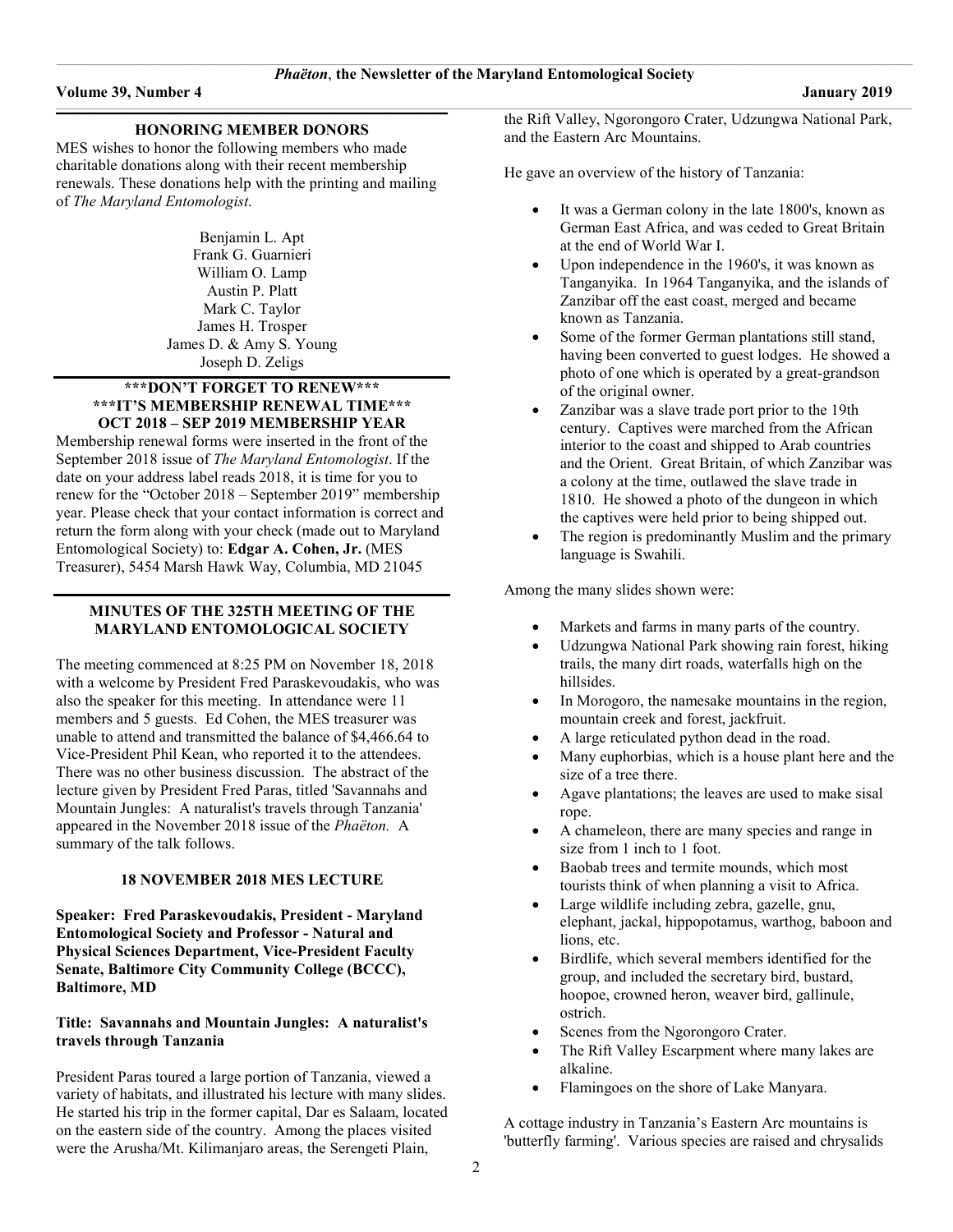#### **Volume 39, Number 4 January 2019**

 $\_$  , and the set of the set of the set of the set of the set of the set of the set of the set of the set of the set of the set of the set of the set of the set of the set of the set of the set of the set of the set of th collected for shipment to butterfly exhibits, mostly in Europe. The speaker showed numerous slides of this activity, and provided commentary regarding its economic value to the local populations as well as reinforcing the value of local flora and fauna.

He ended his presentation with slides of Zanzibar and Dar es Salaam. He showed slides of sites associated with the slave trade discussed above, the sultan's palace (now a museum), a mosque, an Anglican church built on the grounds of the slaveholding dungeon, and the Zanzibar National Park. The park is home to the blue monkey, a species of Old-World monkey endemic to Zanzibar, which Fred photographed. In Dar es Salaam, the speaker visited the National Museum and showed slides of hominid fossils unearthed by Louis and Mary Leakey and partners in Olduvai Gorge, and large sculptures carved from black ebony.

Finally, in an example of all pervasive modern technology, Fred showed a slide of a speed camera hidden in a tree. It photographs the offending vehicle and transmits it via cell phone to a police officer down the road, who then pulls over and cites the driver. As in the United Kingdom, Tanzanian police do not carry firearms. The population respects law enforcement.

The lecture ended at 10:15 PM. Members socialized and conversed about African and other international travel and wildlife.

Respectfully Submitted,

Janet A. Lydon, MES Secretary

#### **ENTOMOLOGICAL SOCIETY OF WASHINGTON PUBLIC MEETING**

**Thu, 7 February 2019; 7:00 p.m.**

Topic: TBA Speaker: TBA National Museum of Natural History, Smithsonian Institution, Washington, DC [http://entsocwash.org/.](http://entsocwash.org/)



#### **Central Maryland Beekeepers Association**

Supporting and promoting beekeepers and the viability of honeybees in central Maryland

#### **MEMBERS MEETINGS**

### **Tue, 5 February 2019; 7:00 p.m.**

Stefano Briguglio speaks to us on the benefits of small cell beekeeping.

Members meetings are held at the Oregon Ridge Nature Center, 13555 Beaver Dam Road, Cockeysville, Maryland. Additional information can be found at:

[http://www.centralmarylandbees.org/meetings-3/membership-](http://www.centralmarylandbees.org/meetings-3/membership-meeting-schedule/)

[meeting-schedule/](http://www.centralmarylandbees.org/meetings-3/membership-meeting-schedule/)

### **FREE ONLINE MEDICAL ENTOMOLOGY COURSE**

Course: Medical Entomology Dates: Monday, March 18, 2019 – Sunday, April 28, 2019 Location: Online

About: Institut Pasteur launches a new session of the MOOC Medical Entomology, a free online course on insect and tick vectors and transmission of pathogens. This MOOC will start on March 18 , 2019, and run for six weeks. The MOOC Medical Entomology will teach the role of vectors in the functioning of ecosystems and how to interrupt the vector transmission chain. It is organized from an entomological perspective, with each session devoted to a particular taxonomic group of insects and ticks. The MOOC is dedicated to students in biological or medical sciences, public health advisors (human and animal health), stakeholders in vector control, researchers and NGO members. It will be delivered by a team of experts from the Institut Pasteur, IRD and other well-known scientific institutions. It is organized in 6 weeks of 3–6 sequences. Each sequence is composed of a 10 minutes video and a multiple choice test to help students check their understanding. A certificate attesting successful completion of the course will be delivered. The videos are in English subtitled in French and English.

For more information and to register, visit [https://www.fun](https://www.fun-mooc.fr/courses/course-v1:pasteur+96003+session02/about)[mooc.fr/courses/course-v1:pasteur+96003+session02/about](https://www.fun-mooc.fr/courses/course-v1:pasteur+96003+session02/about)

#### **\_\_\_\_\_\_\_\_\_\_\_\_\_\_\_\_\_\_\_\_\_\_\_\_\_\_\_\_\_\_\_\_\_\_\_\_\_\_\_\_\_\_\_\_\_\_\_\_\_\_\_\_\_\_\_\_\_\_\_\_\_\_\_\_\_\_\_\_\_\_\_\_\_\_\_\_\_\_\_\_\_\_\_\_\_\_\_\_\_\_\_\_\_\_\_\_\_\_\_\_\_\_\_\_\_\_\_\_\_\_\_\_\_\_\_\_\_\_\_\_\_\_\_\_\_\_\_\_\_\_\_\_\_\_\_\_\_\_\_\_\_\_\_\_\_\_\_\_\_\_\_\_\_\_\_\_\_\_\_\_\_\_\_\_\_\_\_\_ SUMMER 2019 CHESAPEAKE BAY REU**

Summer 2019 Undergrad Research on Chesapeake Bay (REU), Deadline: Feb. 15

Are you looking for a summer research internship studying ocean, coastal or environmental science? I invite you to check out the Maryland Sea Grant Summer REU program. We bring upper-level undergraduate students to the Chesapeake Bay to conduct individual research projects with a scientist-mentor at the University of Maryland Center for Environmental Science. We select undergrads in many disciplines, including engineering, biology, chemistry, physics, mathematics, ecology and marine and environmental science.

Each REU fellow will receive: **\$6,000 stipend Free housing at your research lab Round-trip travel expenses**

In particular, **we encourage students from colleges and universities where access to marine science and to research opportunities is limited and who are from groups traditionally underrepresented in science, technology, engineering and math.** We believe bringing together students from many disciplines, backgrounds and parts of the country makes for a more interesting and educational summer